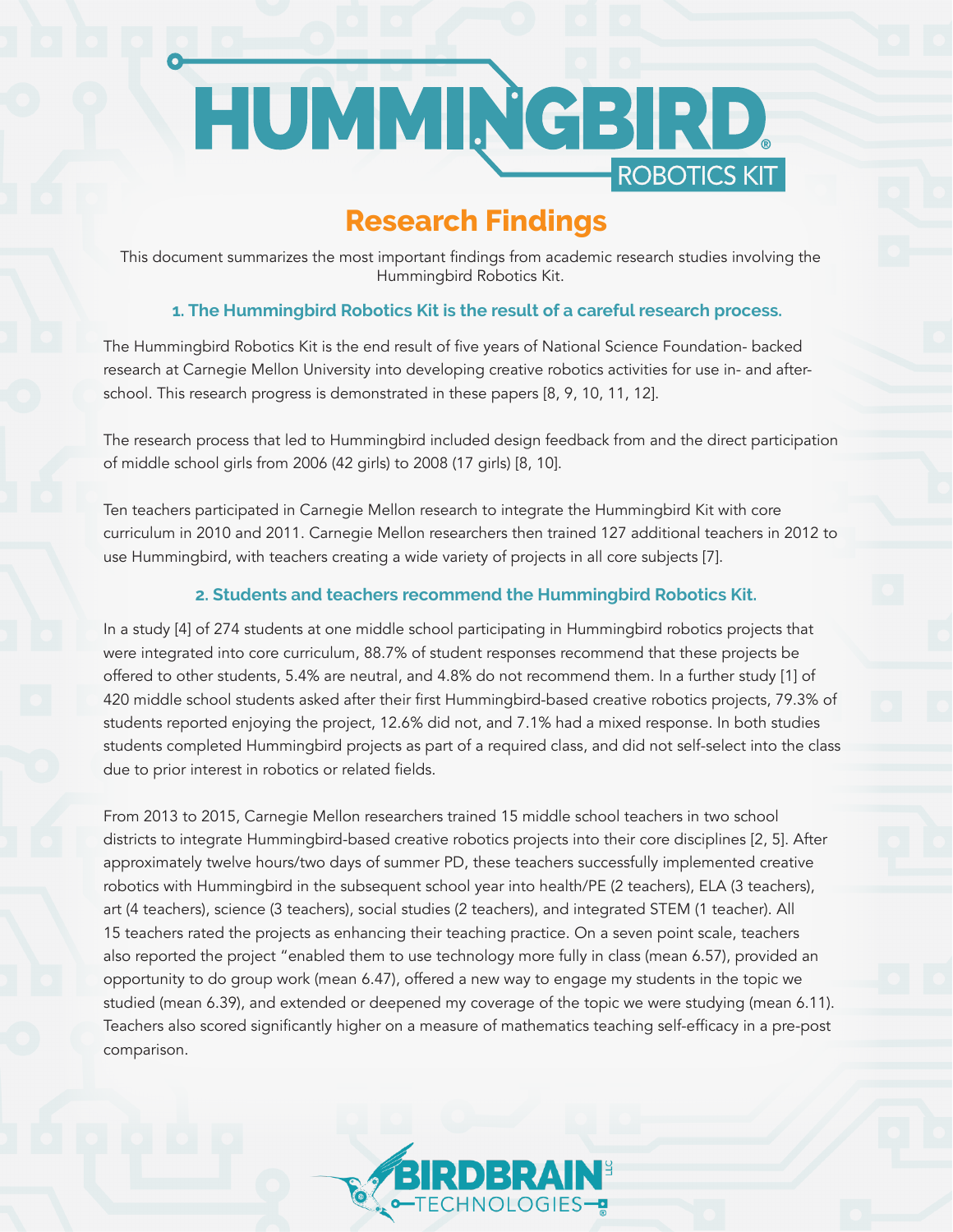#### **3. Participating in Hummingbird-based projects boosts 21st century skills.**

"21st century skills" is a shorthand phrase for the idea that the skills required to succeed in modern workplaces include both technical problem solving and the ability to work in teams, persist in uncertain situations, and self-organize to solve problems. Schools can prepare students for these workplaces by providing opportunities to develop and practice 21st century skills.

Carnegie Mellon researchers conducted a study [6] of Hummingbird-based creative robotics projects at six middle schools/thirteen classes with over 230 students between 2010 and 2014. They found statistically significant improvements in both student technical skills and student motivation and confidence. These findings spanned Hummingbird projects integrated into english language arts, history, advanced math, and technology education. Gains were seen after students completed just one creative robotics project requiring eight 45-minute classroom periods.

In a further study [1] with 727 middle school students and 24 teachers in 66 classes in two school districts (one rural, one suburban), researchers replicated the student learning result of the previous study. They also found that students improved their understanding of what engineers do, with girls improving in this category more than boys.

#### **4. Hummingbird projects help to close gender gaps in confidence and engineering career perception.**

In a study [1] of 727 students (24 teachers, 66 classrooms, 2 school district, one rural, one suburban) in which responses were analyzed by gender, researchers found four statistically significant differences between girls and boys:

- 1. In student responses to open-ended questions, girls provided fewer negative responses to the question "What was the best thing you learned?" than boys (2.4% vs 7.6%).
- 2. In student responses to open ended questions, girls self-reported improved confidence in technology more often than boys (14.8% of girl responses vs 8.1% of boy responses).
- 3. In student responses to open-ended questions, girls were more likely to note that one reason they enjoyed the project was because it was multidisciplinary or creative (11.2% of girls vs 2.4% of boys).
- 4. In a measure of engineering career perceptions, both girls and boys improved on a standardized pre and post assessment. On the pre assessment, boys outperformed girls on this measure; on the post assessment, average scores for girls were no longer statistically different from those of boys. The researchers concluded that female students caught up to their male peers on this measure as a result of the creative robotics experience.

These changes were noted after 8 class periods (45 minutes/period) of Hummingbird-based creative robotics experiences. The projects were integrated into core curriculum, as such, student participants completed these projects as part of required courses.

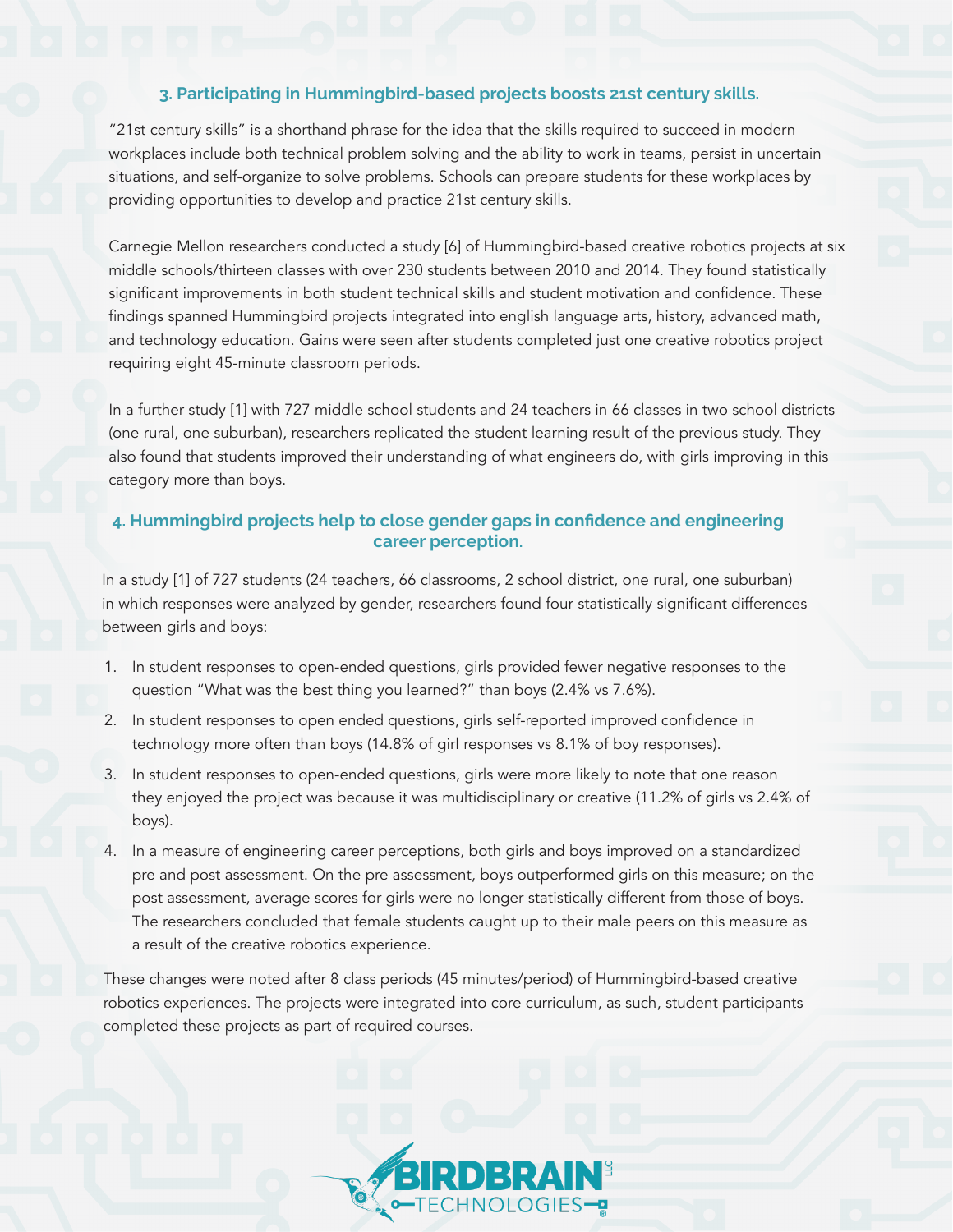#### **5. Hummingbird-based projects can provide teachers insight into their students' talents.**

In one study [3], Carnegie Mellon researchers trained teachers of core subjects with little familiarity of computer science or engineering to use Hummingbird projects to help them identify computational thinking (CT) and engineering design (ED) talent among their students. Teachers were asked to rate their students before and after a Hummingbird project on their impression of student skill in CT and ED. For 10% of students, teacher evaluations of their talent relative to the rest of the students changed by over 50 percentile from before the project to after it. As one science teacher noted "..when this new lesson comes into play…, sometimes you see different sides to people. You see a different ability that was hidden."

#### **6. Hummingbird-based robotics projects can be integrated into any subject.**

Carnegie Mellon researchers tracked the implementation of Hummingbird-based robotics projects at one school over three years [4]. Two case studies of Hummingbird-based creative robotics projects, one in english language arts, and one in health and physical education, demonstrate the evolution of student performance and teacher confidence over these three years, eventually leading to deeper content integration by teachers and increased technical proficiency in project design by students.

From 2013 to 2015, Carnegie Mellon researchers trained 15 middle school teachers in two school districts to integrate Hummingbird-based creative robotics projects into their core disciplines [2, 5]. After approximately twelve hours/two days of summer PD, these teachers successfully implemented creative robotics with Hummingbird in the subsequent school year into health/PE (2 teachers), ELA (3 teachers), art (4 teachers), science (3 teachers), social studies (2 teachers), and integrated STEM (1 teacher). All 15 teachers rated the projects as enhancing their teaching practice and intend to continue running them.

Carnegie Mellon researchers conducted a study [6] of Hummingbird-based creative robotics projects at six middle schools/thirteen classes with over 230 students between 2010 and 2014. They found statistically significant improvements in both student technical skills and student motivation and confidence. These findings spanned Hummingbird projects integrated into english language arts, history, advanced math, and technology education. Gains were seen after students completed just one creative robotics project requiring 10 or fewer classroom periods.